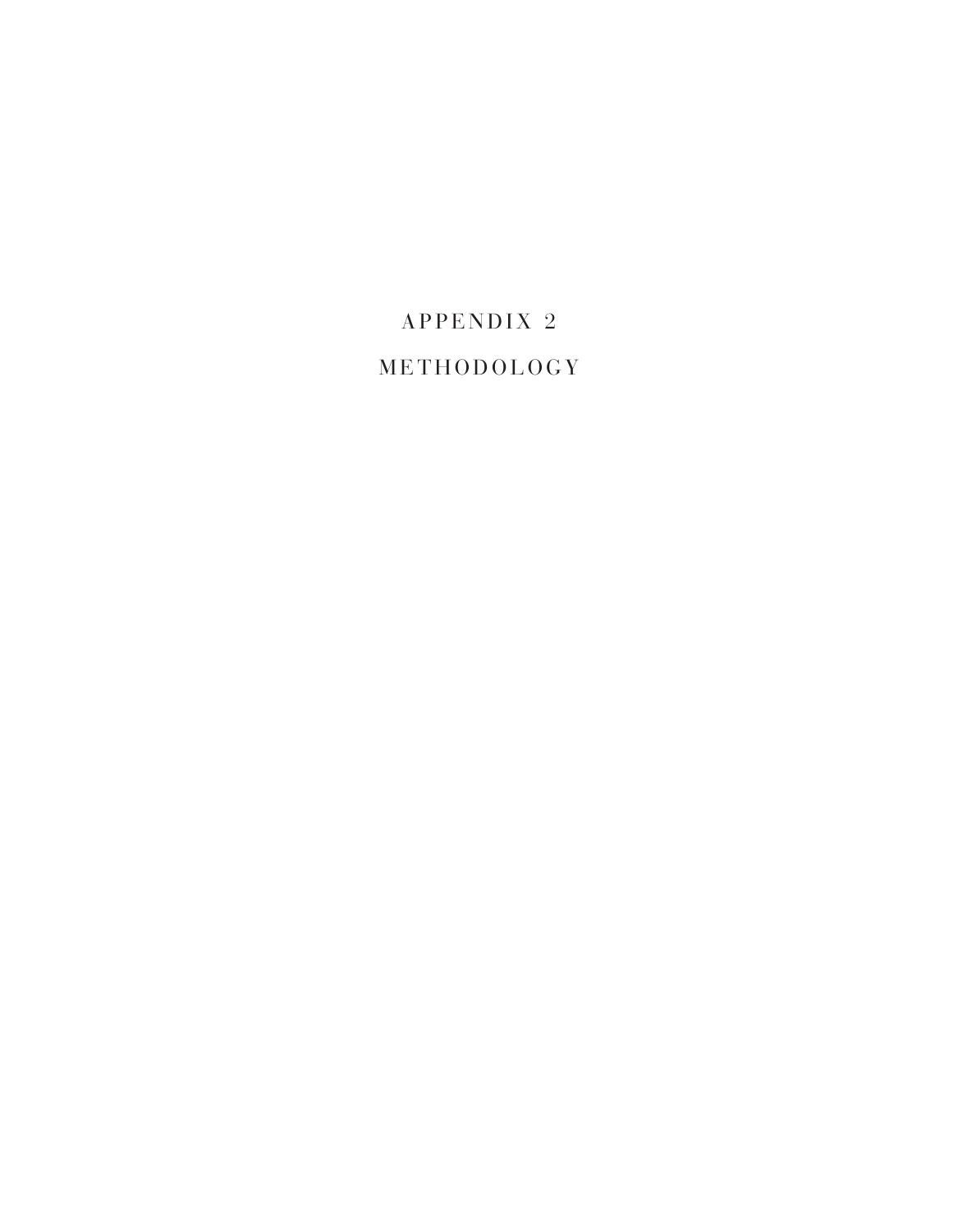## $APPENDIX 2.1$ Q U E S T I O N N A I R E

This report is based on a nationally representative survey<br>of 3rd- to 12th-grade students, designed to explore their<br>access to and recreational (nonschool) use of a full range<br>of media including newspapers, magazines, book of 3rd- to 12th-grade students, designed to explore their access to and recreational (nonschool) use of a full range of media, including newspapers, magazines, books, television, DVDs and videotapes, video games, movies, radio, MP3s, CDs and tapes, computers, and the Internet. In addition to interviews with 2,032 students age 8–18, 694 seven-day media-use diaries — collected from respondents who chose to participate — were used to help guide the survey analyses (primarily to develop a proportion of time spent media multitasking). The findings in this report are based on the nationally representative sample, except where noted. The margin of sampling error for this sample is +/-3.8%.

The Kaiser Family Foundation worked with Dana Markow and Jordan Fein of Harris Interactive, Inc., and with Donald F. Roberts and Ulla G. Foehr of Stanford University, to design and analyze the survey. All parties were involved in all stages of the research; however, Harris Interactive was primarily responsible for sampling and data collection while data analyses and reporting of results were the primary responsibility of the Kaiser Family Foundation and the Stanford team. At the Foundation, the project was directed by Victoria Rideout, and received substantial input from Mollyann Brodie. The current study updates the Kaiser Family Foundation's 1999 study, *Kids & Media @ the New Millennium*, which was conducted by the same team.<sup>1</sup>

What follows is a detailed description of the methods used in this survey research.

#### **Sample overview**

The sample includes 2,032 students in grades 3–12, who completed written questionnaires in the classroom about their media

use the previous day (see Appendix 1 for the full text of the questionnaire). Questionnaires were administered by an independent interviewer who proctored the class and was available to answer any student questions. If an independent interviewer was not available, the teacher administered the questionnaire. Interviews averaged 40 minutes in length and were conducted between October 14, 2003, and March 19, 2004. Because questionnaire administration was spread across the days of the week, "time spent yesterday" includes responses for each of the seven days, with the caveat that a slightly lower proportion of questionnaires pertain to Friday, Saturday, and Sunday (8%, 10% and 13% respectively,) than to Monday through Thursday (14%, 19%, 17%, and 18% respectively). In addition, the sample includes seven-day mediause diaries for 694 of these youth who chose to complete them (see Appendix 2.2 for a copy of the diary).

#### **Creating a school sample**

Harris Interactive's national probability sample of schools and students is based on a highly stratified two-stage sampling design. This clustered design employs features similar to the sample designs used in various national surveys of students and schools that are conducted by the National Center for Educational Statistics.

The sample is drawn from a list of approximately 80,000 public, private and parochial schools in the United States. It is selected to account for differences in grade enrollment, region and the size of the municipality where schools are located. A random selection of schools is drawn on the basis of the number of students in each cell proportionate to the number of students in the universe, creating a cross-section of young people in a set of designated grades (in this study, grades 3–12). This sample design also permits oversampling by a variety of criteria (e.g., location,

<sup>1</sup> The 1999 study also included 2- to 7-year-olds, whereas the current study is limited to 8- to 18-year-olds. All comparisons between the two studies reported here concern only the data collected from the 8- to 18-year-olds in the earlier study.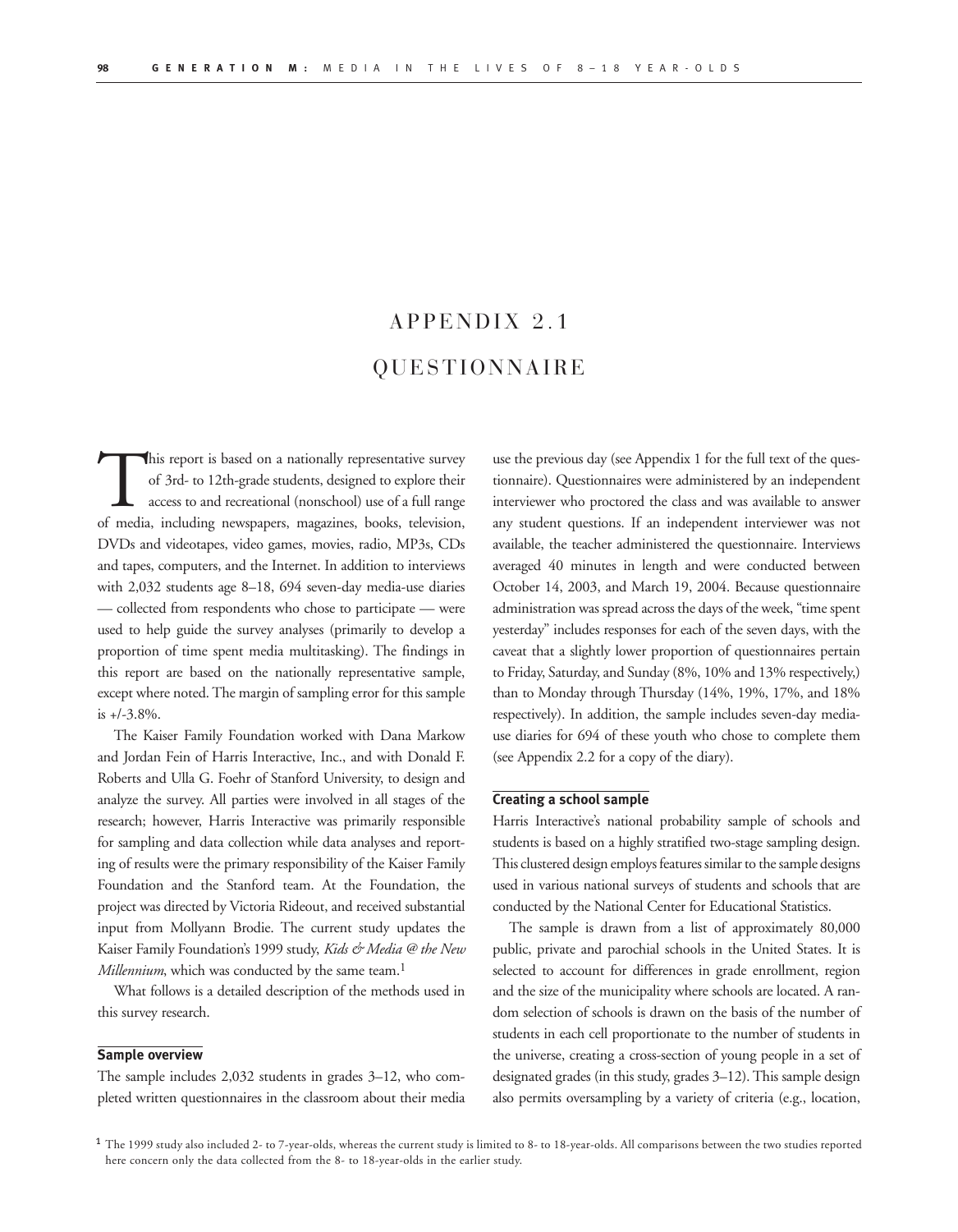urbanicity, grade level, school type, race/ethnicity). This study includes an oversample of Black and Hispanic students.

There are several benefits that can be gained from school-based interviewing as compared to home-based, in-person or telephone interviewing. The school setting proves to be far more neutral, since young people are allowed to express their attitudes and experiences without the influence of a parent nearby. The privacy of a self-administered questionnaire provides further guarantee of confidentiality when asking young people questions of a sensitive nature. Furthermore, this approach ensures that the sample will include young people in households without telephones or whose parents might otherwise not agree to allow their child to complete an interview.

#### **The interviewing process**

**Gaining the principal's consent and selecting a class.** After sending a letter to principals soliciting their participation, Harris Interactive, Inc. contacted the principals in selected schools by telephone to request their participation in the survey. An eligible grade was randomly assigned to each school. Schools were invited to participate in either the "basic" or "deluxe" version of the survey. The basic survey consisted of the questionnaire only, while the deluxe version consisted of the in-class questionnaire and a seven-day diary to be completed by the student at home. If the principal agreed to participate in either version of the survey, a random selection process was then used to select a particular class to complete the survey. The principal was asked to alphabetize all classes for the grade assigned by Harris Interactive. Using a random number selection grid, an interviewer identified an individual class. For schools serving older youth (11- to 18-yearsold), where students attend different classes for each subject, only English classes were used to make the selection. Since all students in all grades must study English, this ensures a more representative sample of students by academic track and level of achievement.

#### **Maximizing response rates**

A number of steps were included in the consent process in order to maximize response rates. An alert letter contained a brief description of the survey process and some background information on Harris Interactive. In addition, a letter from the Kaiser Family Foundation describing the importance and scope of the project was included with the alert letter from Harris. Schools also were offered an incentive to participate.

In addition, at a principal's request, calls were made to local boards or district offices to gain approval from the appropriate

officials. If necessary, copies of the introductory letters and other materials were mailed or sent via fax to the principal and/or other school officials.

#### **Maintaining a representative sample**

If a particular school could not participate, it was replaced by a school with similar demographic characteristics so as to preserve the integrity of the primary selection. Another randomly drawn school was chosen within the same region, with similar grade enrollment and size of municipality, and in the same or the nearest zip code to the original school.

#### **Interviewing the students**

A trained interviewer from Harris Interactive, Inc. distributed questionnaires, including TV listing grids for the previous day, and provided instruction on completing the questionnaires to the selected class. If the school had chosen to participate in the deluxe version of the survey, the interviewer also distributed diary booklets.

By providing teachers with educational materials, including *The Basic Primer on Public Opinion Polling*, we hoped to ensure that this exercise was woven into the classroom curriculum in a meaningful way. Furthermore, by surveying only one class in each school, we imposed on the school as little as possible. Students were given envelopes in which to seal their completed surveys before returning them to the interviewer. The survey instrument is anonymous; at no point were the students asked to provide their names.

#### **Removal of outliers and nonqualified respondents**

Of the 2,074 students in grades 3–12 who were surveyed during an English class, 2,032 were kept in the sample and 42 were excluded. All interviews were carefully checked for completeness and accuracy. Twenty-five surveys were removed upon arrival inhouse due to significant errors or large proportions of missing data. Nine respondents were removed because they entered an age outside of the targeted age range of this study (8-18). In addition, eight respondents were excluded as "outliers" because their answers fell far outside the normal response range for total media usage. As with all self-administered questionnaires, occasional questions are sometimes left blank. Unless otherwise noted, findings for each question were based on the total number of potential respondents in the sample.

Of the 798 students who completed a seven-day diary recording their use of media, 694 were kept in the diary sample. Respondents were removed from the diary sample if they were removed from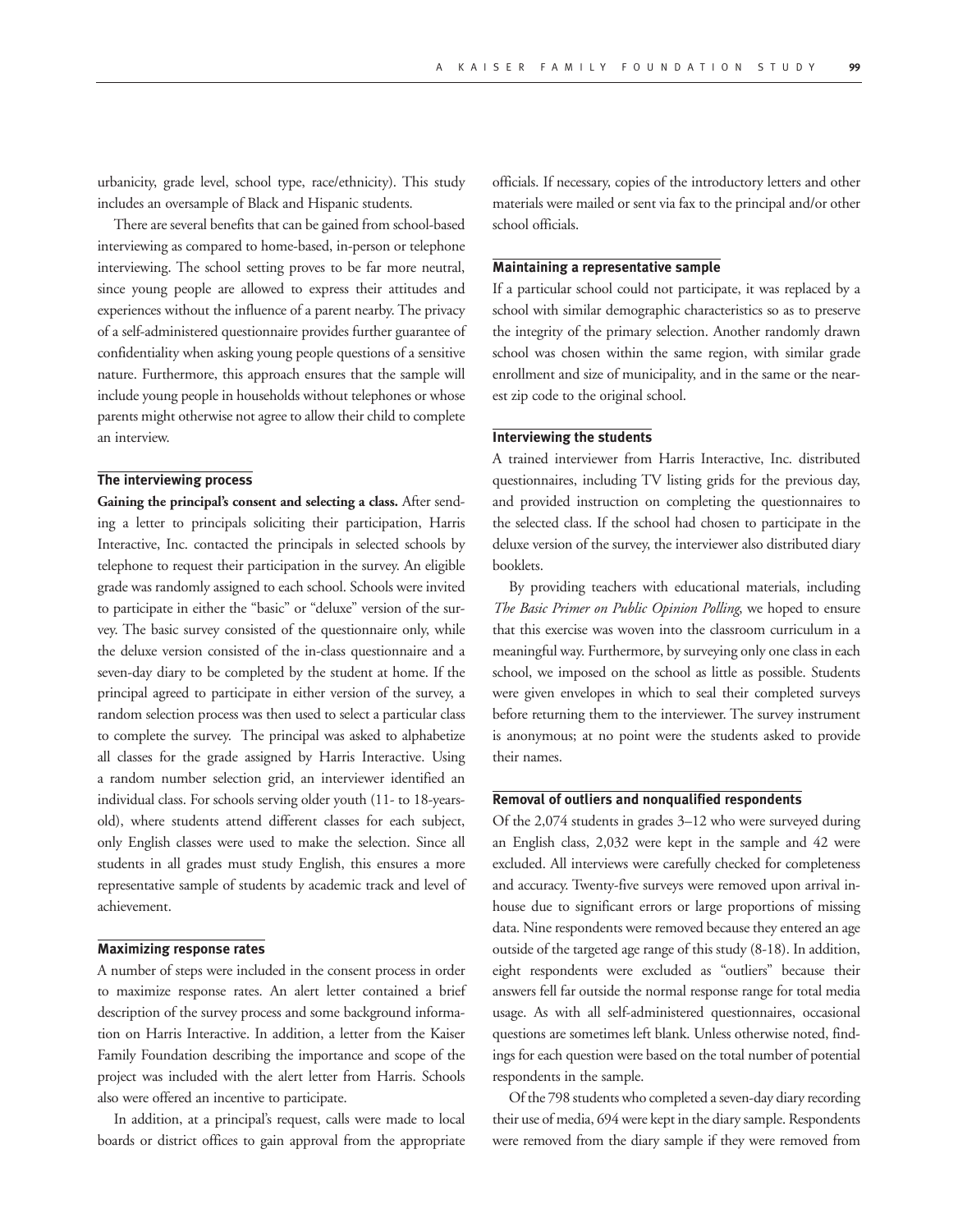the survey sample (n=12), or if they did not complete at least five full days of the diary (at least 75% of each day; n=92).

#### **Potential sampling error**

The results for sample surveys are subject to sampling error — the potential difference between results obtained from the sample and those that would have been obtained had the entire population been questioned. The size of the potential sampling error varies with both the size of the sample and with the percentage giving a particular answer.

In general, when clustered samples (such as in this study where groups of the sample respondents are all members of the same class in the same school) are compared to pure random samples that involve no clustering, it is found that the cluster samples exhibit somewhat greater sampling variation. The ratio of the variance shown by the cluster sample to the variance that would be expected from a pure random sample of the same size is known as the design effect or DEFF.2 The square root of DEFF is denoted by DEFT. The design effect is a measure of efficiency of a given sample design as compared to the benchmark of simple random sampling.

On the basis of empirical computation, the values of DEFF and DEFT for this school sample design have been determined as 3.13 and 1.77, respectively. Thus, statistical inferences using data from the school sample which employ standard statistical formulas for the variance and standard error of estimate should be modified through multiplication by the factors of 3.13 and 1.77, respectively.

The margin of sampling error for this sample is +/-3.8%, which accounts for both the size of the sample and the design effect. For smaller subgroups of the sample, the margin of sampling error is larger.

#### **Weighting the data**

As with all school-based surveys, a two-stage weighting process is used to ensure a representative sample of students. These weights are based on data from the National Center for Education Statistics and the U.S. Bureau of the Census, and they control the distribution of students by grade, region, size of place, gender and race/ethnicity. Each class is also weighted to average class size achieved. The average class size was 22 students per class.

Exhibit 1.4 provides a comparison of the demographic profile of the weighted and unweighted total sample.

#### **Analyses**

Findings discussed in this report are analyzed using standard statistical tests of significance, most commonly tests for differences in population proportions and analyses of variance/t-tests for differences among means. All tests have been adjusted to take sample design and weights into account. Standard levels of significance are applied at the p<.05 level (i.e., differences as great as those noted would occur by chance no more than five times in 100).

Tables in this report employ a system of superscripted letters to indicate statistically significant differences between proportions or means. Proportions or means with no superscript or that share any superscripted letter do not differ significantly. Hence, proportions or means with no superscripted letters in common also differ reliably. Several examples may help to clarify this convention.

In the first row of proportions depicted below (Example 1), none of the numbers have superscripted letters in common. Thus, the first proportion (20%) differs significantly from both 35% and 48%, and 35% also differs significantly from 48%.

In Example 2, the first two proportions (12% and 30%) do not share a common superscript, but the third proportion (20%) has a superscript in common with both. Thus, the first (12%) differs significantly from the second (30%), but does not differ from the third (20%). Similarly, the second (30%) also does not differ significantly from the third (20%).

#### **EXHIBIT 1.4**

#### **Distribution of the Sample of Students**

|                                  | <b>Total sample</b> |                          | Nation- |
|----------------------------------|---------------------|--------------------------|---------|
|                                  |                     | weighted Unweighted wide |         |
| <b>Base</b>                      | $\%$                | $\%$                     | $\%$    |
| Age                              |                     |                          |         |
| 8- to 10-years old               | 26                  | 26                       | 28      |
| 11- to 14-years old              | 43                  | 35                       | 41      |
| 15- to 17-years old <sup>T</sup> | 31                  | 39                       | 31      |
| Sex                              |                     |                          |         |
| Male                             | 51                  | 49                       | 51      |
| Female                           | 49                  | 51                       | 49      |
| <b>Race or Ethnicity</b>         |                     |                          |         |
| Hispanic                         | 16                  | 19                       | 16      |
| <b>Black</b>                     | 17                  | 15                       | 17      |
| Other                            | 67                  | 66                       | 67      |
|                                  |                     |                          |         |

✝ Weighting was based on 15- to 17-year-olds because relatively few 18 year-olds are in grade 12.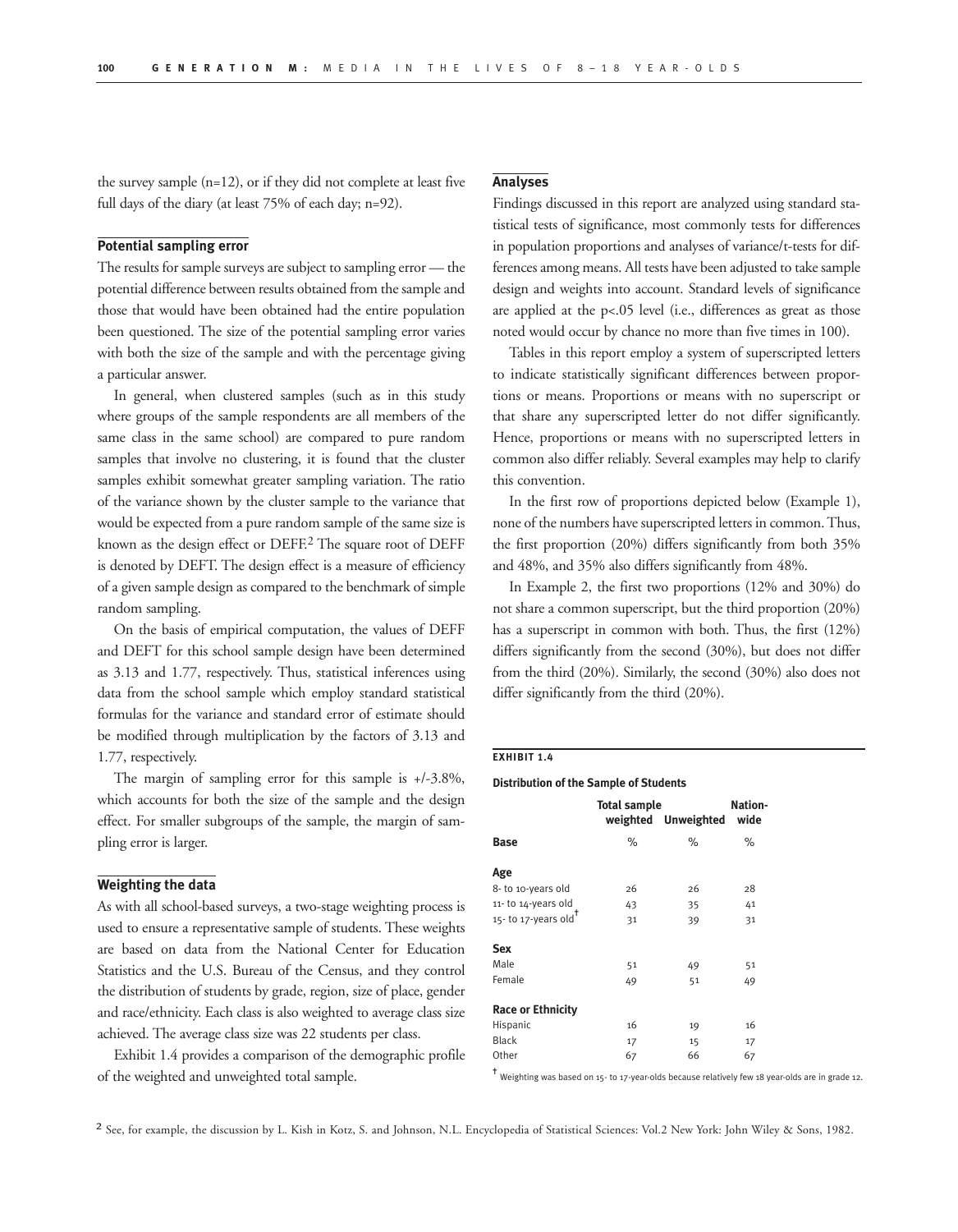In Example 3, the first proportion (10%) differs significantly from the second proportion (33%), but not from the third (14%). The second proportion (33%) also differs significantly from the third (14%).

Finally, in Example 4, there are no superscripts associated with any of the proportions. Thus, all three numbers share the same "nil" superscript, therefore do not differ significantly

| Example 1: | $20%$ <sup>2</sup>  | 35%       | $48\%$ <sup>C</sup> |
|------------|---------------------|-----------|---------------------|
| Example 2: | $12\%^{\rm a}$      | $30%^{b}$ | $20%$ <sup>ab</sup> |
| Example 3: | $10\%$ <sup>a</sup> | 33%b      | $14\%$ <sup>a</sup> |
| Example 4: | 26%                 | 21%       | 24%                 |

The focus of this report is on results from the 2004 sample. However, in those instances where there have been important or interesting changes since 1999 in any aspect of media behavior, we also present those findings. For the most part, presentation of results comparing findings from 1999 and 2004 are presented in side-bars and in the appendices. When statistical tests indicate that the results for the two years differ significantly (i.e., that the likelihood of a reported difference would occur fewer than five times in 100), we use a double dagger ( $\ddagger$ ) to mark that fact. Thus, the two proportions in Example 5 do not differ significantly, while the two proportions in Example 6 do.

|            | 2004                | 1999 |
|------------|---------------------|------|
| Example 5: | 61%                 | 54%  |
| Example 6: | $24\%$ <sup>+</sup> | 13%  |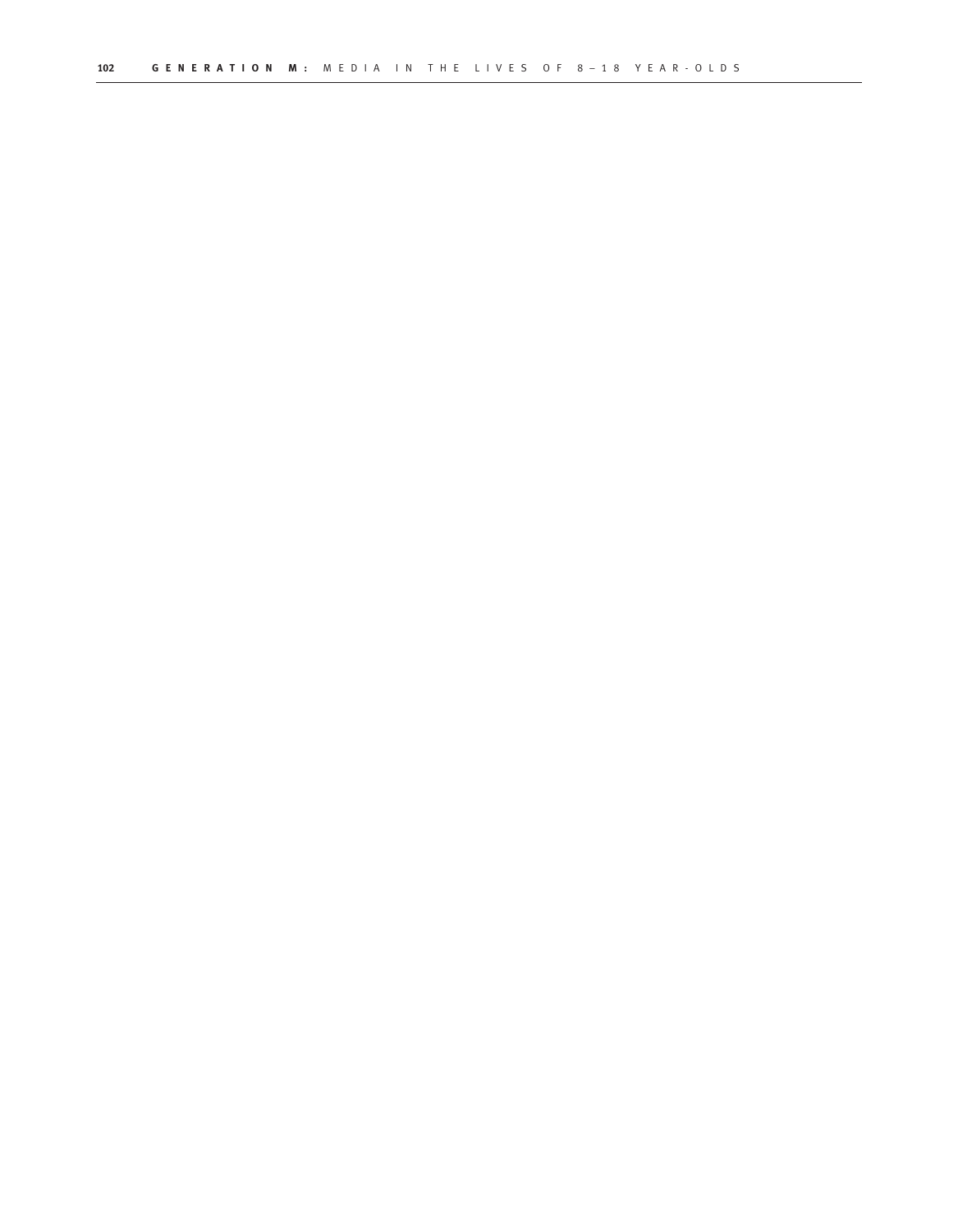### $APPENDIX 2.2$

#### D I A RY

#### **Introduction**

In addition to the questionnaire, the seven-day media use diaries were analyzed for 694 3rd- to 12th-graders.

To generate this sample of 694 diaries, all schools that participated in the survey were recruited to complete the week-long diary portion of the study. A small incentive was offered for completion of the diaries. Of the 798 students who completed a seven-day diary recording their use of media, 694 were kept in the diary sample. Respondents were removed from the diary sample if they were removed from the survey sample (n=12), or if they did not complete at least five full days of the diary (at least 75% of each day, n=92).

The weighting procedures employed by Harris Interactive for the larger samples were also applied to the subsamples of diaries. It is important to note that the diaries represent a self-selected sample, and as such, are not necessarily representative of all children age 8–18.

#### **Diary questions and administration**

The children were asked to record any media use that occurred in the seven-day diary period. Media use was recorded in half-hour segments covering the time period from 6:00 a.m.–midnight.

If a respondent indicated using media during any half-hour time slot, he or she was asked to indicate whether or not each act of media use occurred in combination with other activities. The list of possible additional activities included: nothing else, chores, eating, talking on the phone, doing homework (either on or off the computer), listening to music, watching TV, videos or DVDs, reading, playing video games, playing computer games, instant messaging, e-mailing, visiting Web sites, other computer activities, or something else. Young people who used media were then asked to indicate where the activity took place: in their bedroom, another room in the house, a friend's home, school, at child care or an after school program, in a car or bus or train, or someplace else. Finally, youths who used media in that half-hour time slot were asked to indicate whether they were alone or with one or more of the following: mother or father, brother or sister, friend, sitter or nanny, grandparent, teacher, someone else.

In addition to the media questions asked about each half-hour, the students were asked to answer four questions about themselves at the beginning of the diary, as well as six questions about time spent in other activities at the end of each day (see sample pages that follow).

#### **Examples**

The following are reproductions of sample pages from the diary, including the instruction page, the "About You" questions, the first page of Day One of the diary, in which children recorded their media use in half-hour increments, and the final page of Day One of the diary, in which children recorded the date, day of the week, and what else they did that day.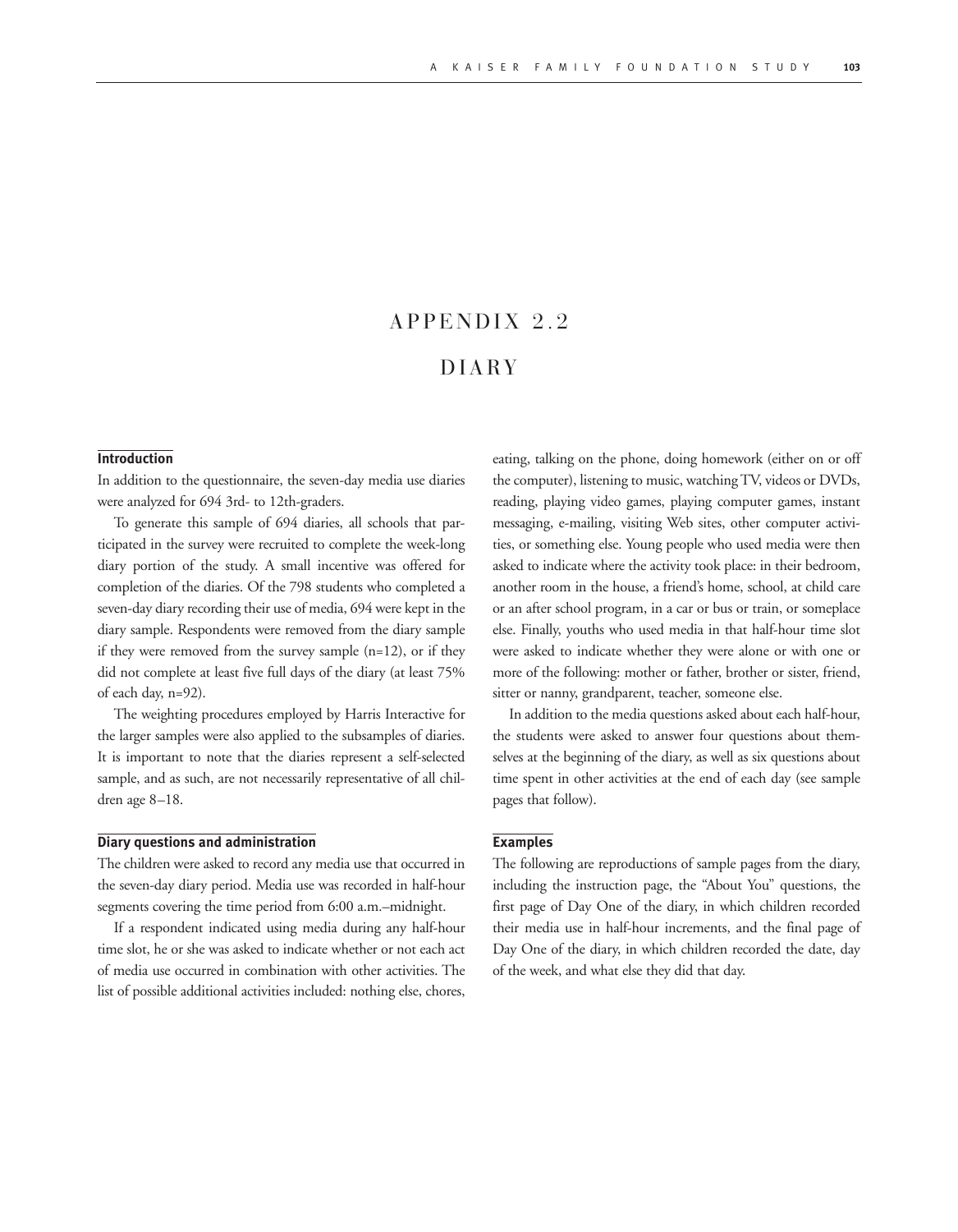| I HIS DIARY will be a record of your activities for seven days, beginning today.                                                                                                                                                                                   | ကႆ                                                            | WHAT ELSE WERE YOU DOING? (CIRCLE AS MANY ANSIWERS AS YOU NEED)                                                                                                                                                                                                        |
|--------------------------------------------------------------------------------------------------------------------------------------------------------------------------------------------------------------------------------------------------------------------|---------------------------------------------------------------|------------------------------------------------------------------------------------------------------------------------------------------------------------------------------------------------------------------------------------------------------------------------|
| In your diary booklet there are seven sections: one for each day. Each section                                                                                                                                                                                     | 1. Nothing else                                               | 9. Reading                                                                                                                                                                                                                                                             |
| contains an Activities Grid and two end of day questions. Please fill in the Activities<br>Grid throughout the day. At the end of each day, before you go to sleep, please answer                                                                                  | 2. Chores                                                     | 10. Playing video games                                                                                                                                                                                                                                                |
| the questions at the end of the section and make sure that the Activities Grid is complete.                                                                                                                                                                        | 3. Eating                                                     | 11. Playing computer games                                                                                                                                                                                                                                             |
|                                                                                                                                                                                                                                                                    | 4. Talking on the phone                                       | 12. Instant Messaging                                                                                                                                                                                                                                                  |
| Before you begin to use the Activities Grid, please answer the "ABOUT YOU" questions<br>ABOUT YOU QUESTIONS:                                                                                                                                                       | 5. Homework (not on the computer)                             | 13. Emailing                                                                                                                                                                                                                                                           |
| on the next page. After you complete the five "ABOUT YOU" questions, please continue                                                                                                                                                                               | 6. Homework (on the computer)<br>7. Listening to music        | 15. Other computer activities<br>14. Visiting websites                                                                                                                                                                                                                 |
| on to the Activities Grid.                                                                                                                                                                                                                                         | 8. Watching TV, videos or DVDs                                | 16. Something else: (write in activity)                                                                                                                                                                                                                                |
| The Activities Grid is designed to help you keep track of the different kinds of media<br>that you have used throughout the day. Each column is for a different half hour period<br>during the day. There are five different questions.<br><b>ACTIVITIES GRID:</b> |                                                               | Please circle the number or numbers that match the other things you were doing when<br>your were reading, listening to music, playing a video game, watching TV or a movie, or<br>using the computer. If you were doing "Something else," please write in your answer. |
| WERE YOU DOING ANY MEDIA ACTIVITIES FOR AT LEAST                                                                                                                                                                                                                   | WHERE WERE YOU? (CIRCLE ONLY ONE ANSWER)<br>4.                |                                                                                                                                                                                                                                                                        |
| ICIRCLE ONLY ONE ANSWER - PLEASE DO NOT LEAVE BLANK)<br><b>15 MINUTES?</b>                                                                                                                                                                                         | 1. My bedroom                                                 | 5. Before/after school                                                                                                                                                                                                                                                 |
| Yes - Answer the questions below.                                                                                                                                                                                                                                  | 2. Another room at home                                       | program or child care<br>6. Car or bus or train                                                                                                                                                                                                                        |
| No - Go to the next time slot.                                                                                                                                                                                                                                     | 3. A friend's home                                            | 7. Someplace else                                                                                                                                                                                                                                                      |
| Please see activities listed in Question 2 for examples of media activities.                                                                                                                                                                                       | 4. School                                                     |                                                                                                                                                                                                                                                                        |
| WHAT WAS YOUR MAIN MEDIA ACTIVITY?<br>(CIRCLE ONLY ONE ANSWER)<br>$\dot{\mathbf{r}}$                                                                                                                                                                               | the activity.                                                 | Please circle the number that matches the place where you were when you were doing                                                                                                                                                                                     |
| computer games<br>7. Playing<br>1. Listening to music                                                                                                                                                                                                              | WHO WAS WITH YOU? (CIRCLE AS MANY ANSIVERS AS YOU NEED)<br>ທ່ |                                                                                                                                                                                                                                                                        |
| 8. Doing homework<br>2. Watching TV                                                                                                                                                                                                                                | 1. I was mainly alone                                         | 5. Sitter or nanny                                                                                                                                                                                                                                                     |
| on the computer<br>3. Watching videotapes/DVDs                                                                                                                                                                                                                     | 2. Mother or father                                           | 6. Grandparent                                                                                                                                                                                                                                                         |
| 9. Instant Messaging<br>4. Watching a movie (in a theater)                                                                                                                                                                                                         | 3. Brother or sister                                          | 7. Teacher                                                                                                                                                                                                                                                             |
| 10. Emailing<br>5. Reading for fun                                                                                                                                                                                                                                 | 4. Friend                                                     | 8. Someone else                                                                                                                                                                                                                                                        |
| 12. Other computer activities<br>11. Visiting websites<br>(books, magazines, etc.)<br>6. Playing video games<br>(handheld or player)                                                                                                                               | were doing the activity.                                      | Please circle the number or numbers that match the people that were with you when you                                                                                                                                                                                  |
| Please circle the number that matches the <b>one</b> media activity that you were paying<br>most attention to.                                                                                                                                                     |                                                               | THANK YOU FOR YOUR HELP ON THIS IMPORTANT PROJECT!<br>REMEMBER: TODAY IS DAY ONE!                                                                                                                                                                                      |
| activity that you circled.<br>Then answer the next three questions about the media                                                                                                                                                                                 | PLEASE RETURN THIS DIARY TO YOUR TEACHER ON                   |                                                                                                                                                                                                                                                                        |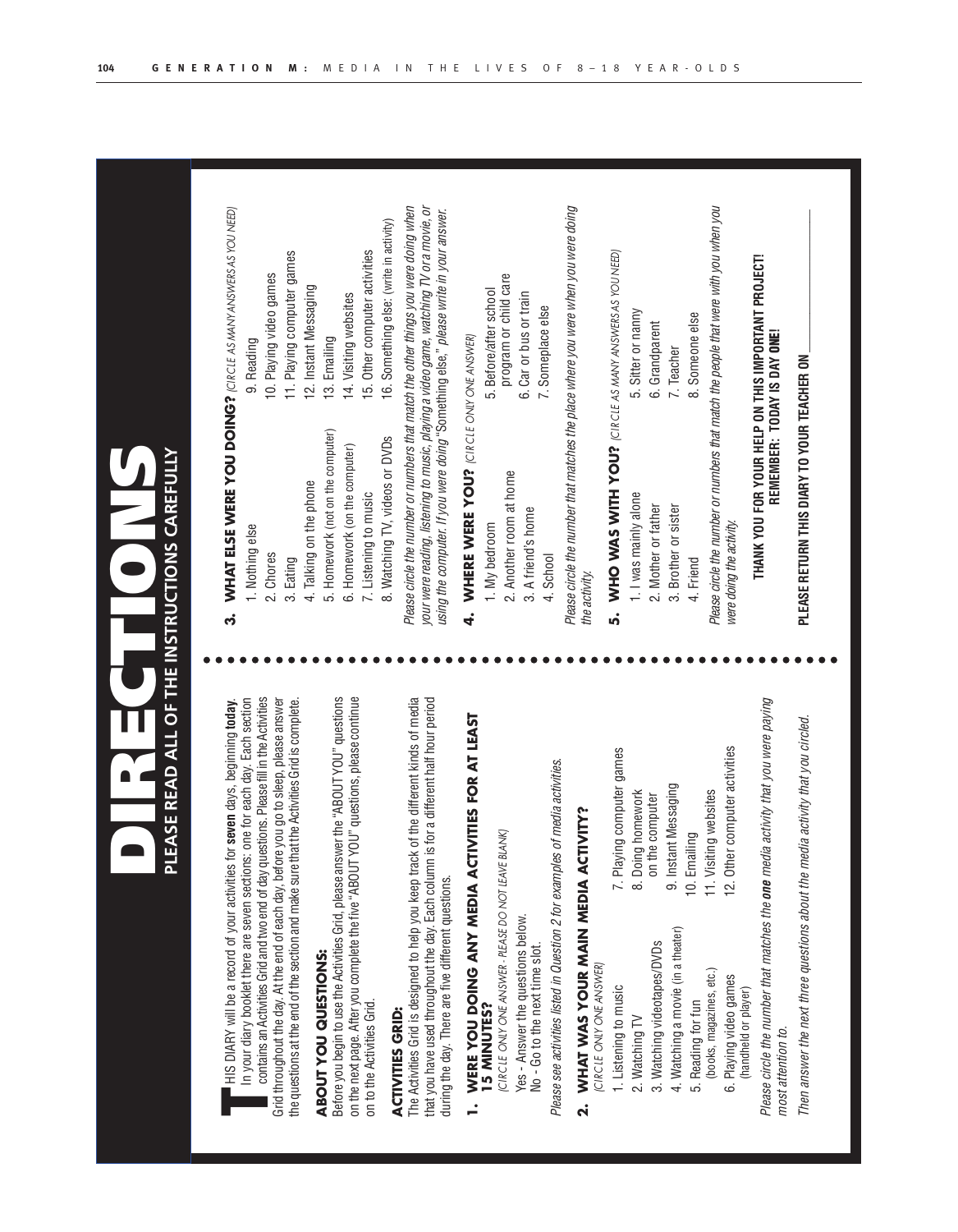| <b>BEST DESCRIBES</b>           |                              |                                         |
|---------------------------------|------------------------------|-----------------------------------------|
|                                 | È                            |                                         |
| <b>ONINOTIOL HILL LO INTING</b> | YOU USUALLY WATCH<br>V<br>NO | WER<br>/ ONE ANSV<br><b>CIRCLE ONLY</b> |

4.

- 2. I mainly switch back and forth between a couple of channels 2. I mainly switch back and forth between a couple of channels 1. I mainly watch one program or channel at a time 1. I mainly watch one program or channel at a time
	- at once
		- 3. I mainly channel surf 3. I mainly channel surf

# **FAMIN TOUCH WITH FRIENDS AND FAMILY? G 2. HOW MUCH DO YOU USE INSTANT MESSAGIN TO STAY IN TOUCH WITH FRIENDS AND**  CIRCLE ONLY ONE ANSWER) (CIRCLE ONLY ONE ANSWER)  $\dot{\mathbf{a}}$

1. A lot

- 2. Somewhat 2. Somewhat
- 3. A little

4. None

## WHEN YOU ARE WAITING (SUCH AS IN A LINE,<br>OR IN A DOCTOR'S OFFICE) AND YOU DON'T WHICH WORD BEST DESCRIBES HOW YOU FEEL **WAITING CONSTRUME OR IN A DOCTOR'S OFFICE) AND YOU DON'T 3. WHICH WORD BEST DESCRIBES HOW YOU FEE ? HAVE ANYTHING ELSE TO DO** (CIRCLE ONLY ONE ANSWER) (CIRCLE ONLY ONE ANSWER) **WHEN YOU ARE**  က

1. Anxious or nervous 1. Anxious or nervous

- 2. Bored
- 3. Frustrated or impatient 3. Frustrated or impatient
- 4. Glad to have some time to relax 4. Glad to have some time to relax
	- 5. Like I'm wasting time 5. Like I'm wasting time None of these 6. None of these .<br>ف

AT THE SAME TIME (SUCH AS READING WHILE **WATCHING TV OR LISTENING TO MUSIC WHILE SOMETIMES PEOPLE USE TWO OR MORE MEDIA AT THE SAME TIME (SUCH AS READING WHILE WATCHING TV OR LISTENING TO MUSIC WHIL 4. SOMETIMES PEOPLE USE TWO OR MORE MEDI** PLAYING VIDEOGAMES). **PLAYING VIDEOGAMES).**

# WHICH BEST DESCRIBES WHY YOU USE TWO OR **WHICH BEST DESCRIBES WHY YOU USE TWO OR** MORE MEDIA AT THE SAME TIME? **MORE MEDIA AT THE SAME TIME?**

(CIRCLE ONLY ONE ANSWER) (CIRCLE ONLY ONE ANSWER)

- 1. I never use two or more media at the same time 1. I never use two or more media at the same time
- 2. It relaxes me 2. It relaxes me
- 3. It's the only way I can do everything I need to do 3. It's the only way I can do everything I need to do
- 4. It's the only way I can keep up with all of the latest in music, 4. It's the only way I can keep up with all of the latest in music, TV, magazines, videogames, etc. TV, magazines, videogames, etc.
	- So I don't get bored 5. So I don't get bored i<br>G
		- 6. So it's not too quiet 6. So it's not too quiet
- 7. That's the way I always do things 7. That's the way I always do things
	- 8. None of these 8. None of these
- 5. WHAT IS THE DATE THAT YOU ARE BEGINNING **5. WHAT IS THE DATE THAT YOU ARE BEGINNING**

# **YOUR DIARY (DAY ONE)? YOUR DIARY (DAY ONE)?** (WRITE ANSWER BELOW) (WRITE ANSWER BELOW)

(Month)

\_\_\_\_\_\_\_\_\_\_\_\_\_\_\_\_\_\_\_\_\_ \_\_\_\_\_\_\_\_\_\_\_\_\_\_ \_\_\_\_\_\_\_\_\_

(Month) (Day) (Year) $(Day)$ 

(Year)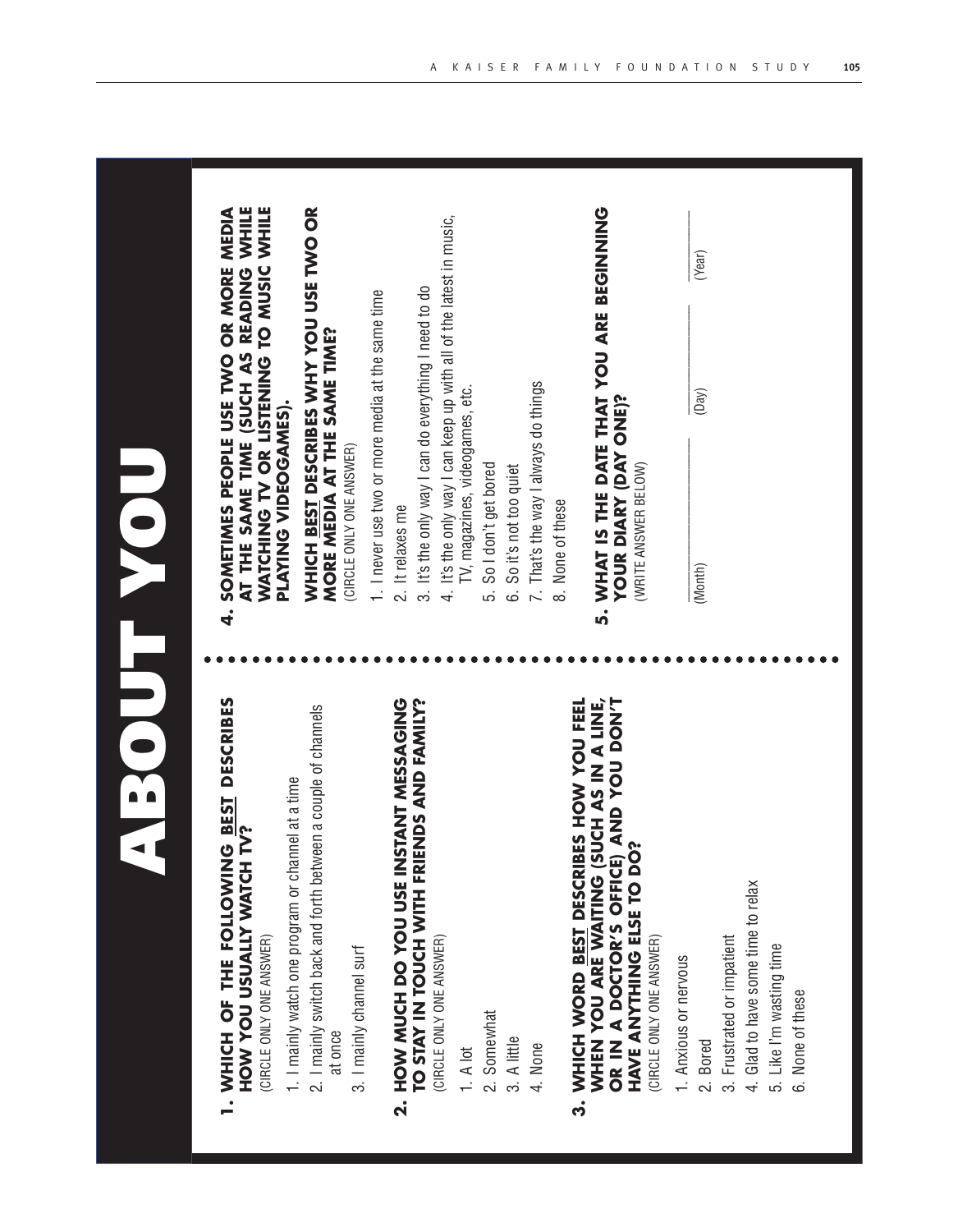| <b>1. WERE YOU DOING ANY MEDIA</b>                                                                                                                                   |                                                                                                   | 6:00-6:30 AM                                                                  | 6:30-7:00 AM                                                     | 7:00-7:30 AM                                                                    | 7:30-8:00 AM                                                                                        | 8:00-8:30 AM                                                               | 8:30-9:00 AM                                                                     |
|----------------------------------------------------------------------------------------------------------------------------------------------------------------------|---------------------------------------------------------------------------------------------------|-------------------------------------------------------------------------------|------------------------------------------------------------------|---------------------------------------------------------------------------------|-----------------------------------------------------------------------------------------------------|----------------------------------------------------------------------------|----------------------------------------------------------------------------------|
| MINUTES? (see activities list in Question 2)<br><b>ACTIVITIES FOR AT LEAST 15</b>                                                                                    |                                                                                                   | <b>CIRCLE ON</b>                                                              | ILY ONE ANSWER - PLEASE DO NOT LEAVE BLANK                       |                                                                                 |                                                                                                     |                                                                            |                                                                                  |
| YES - Answer the questions below.<br>- Go to the next time slot.<br>$\overline{a}$                                                                                   |                                                                                                   | $\frac{1}{2}$<br>Answer the ↓<br>questions below. ◆<br>Yes                    | $\overline{\mathsf{N}}$<br>questions below.<br>Answer the<br>Yes | $\geq$<br>Answer the<br>questions below.<br>Yes                                 | $\overline{\mathsf{N}}$<br>questions below.<br>Answer the<br>Yes                                    | $\geq$<br>Answer the<br>questions below.<br>Yes                            | $\overline{\mathsf{N}}$<br>questions below.<br>Answer the<br>Yes                 |
| WHAT WAS YOUR MAIN<br><b>MEDIA ACTIVITY?</b><br>$\overline{\mathbf{a}}$                                                                                              |                                                                                                   | CIRCLE ONLY ONE                                                               | ANSWER                                                           |                                                                                 |                                                                                                     |                                                                            |                                                                                  |
| 3. Watching videotapes/<br>1. Listening to music<br>2. Watching TV                                                                                                   | 7. Playing computer<br>8. Doing homework<br>on the computer<br>games                              | $\circ$<br>5<br>4<br>တ<br>S<br>$\infty$<br>$\sim$<br>ဖ<br>$\mathbf$ $\mathbf$ | $\circ$<br>5<br>4<br>ၜ<br>S<br>$\infty$<br>$\sim$<br>ဖ           | 5<br>$\overline{1}$<br>4<br>တ<br>က<br>$\infty$<br>$\sim$<br>ဖ<br>$\mathbf \tau$ | S<br>$\overline{\phantom{0}}$<br>4<br>ၜ<br>က<br>$\infty$<br>$\sim$<br>ဖ<br>$\overline{\phantom{0}}$ | $\overline{1}$<br>5<br>4<br>တ<br>က<br>$\infty$<br>$\sim$<br>ဖ<br>$\mathbf$ | 5<br>$\overline{10}$<br>4<br>ၜ<br>က<br>$\infty$<br>$\sim$<br>ယ<br>$\mathbf \tau$ |
| (books, magazines, etc.)<br>Playing video games<br>Watching a movie<br>(handheld or player)<br>Reading for fun<br>(in a theater)<br><b>DVDs</b><br>4.<br>.<br>G<br>6 | 9. Instant Messaging<br>11. Visiting websites<br>12. Other computer<br>10. Emailing<br>activities | $\frac{2}{3}$<br>Ξ                                                            | 2                                                                | S<br>∓                                                                          | 12<br>┯                                                                                             | S<br>$\overline{ }$<br>Ξ                                                   | 12                                                                               |
| 3. WHAT ELSE WERE YOU DOING?                                                                                                                                         |                                                                                                   | <b>MANY ANSWERS</b><br><b>CIRCLE AS</b>                                       | AS YOU NEED                                                      |                                                                                 |                                                                                                     |                                                                            |                                                                                  |
| 1. Nothing else                                                                                                                                                      | 9. Reading                                                                                        | 5<br>₹<br>S<br>Z                                                              | $\sqrt{2}$<br>↴<br>$\infty$<br>$\sim$                            | 5<br>↴<br>က<br>Z                                                                | 5<br>ᅿ<br>$\infty$<br>$\sim$                                                                        | 5<br>ᅿ<br>$\infty$<br>$\sim$                                               | 5<br>$\infty$<br>$\sim$                                                          |
| 2. Chores<br>3. Eating                                                                                                                                               | 10. Playing video games<br>11. Playing computer                                                   | $\circ$<br>တ<br>ဖ                                                             | $\circ$<br>ၜ<br>$\infty$<br>$\circ$                              | $\circ$<br>တ<br>$\infty$<br>ဖ                                                   | $\circ$<br>ၜ<br>$\infty$<br>$\circ$                                                                 | $\circ$<br>ഗ<br>$\infty$<br>$\circ$                                        | $\circ$<br>σ.<br>$\infty$<br>ဖ                                                   |
| 4. Talking on the phone<br>5. Homework                                                                                                                               | 12. Instant Messaging<br>games                                                                    | 5<br>4<br>$\frac{3}{5}$<br>S<br>Ξ                                             | 5<br>4<br>$\frac{3}{5}$<br>2                                     | 5<br>$\overline{ }$<br>4<br>S<br>2                                              | 5<br>$\overline{\phantom{0}}$<br>4<br>S<br>2                                                        | 5<br>$\overline{ }$<br>4<br>S<br>$\overline{\phantom{0}}$<br>S<br>∓        | 5<br>$\overline{\phantom{0}}$<br>4<br>S<br>2                                     |
| (not on the computer)<br>6. Homework                                                                                                                                 | 14. Visiting websites<br>13. Emailing                                                             | $\frac{6}{1}$                                                                 | ဖ                                                                | ဖ                                                                               | $\frac{6}{5}$                                                                                       | $\frac{6}{1}$                                                              | $\frac{6}{1}$                                                                    |
| 8. Watching TV, videos<br>7. Listening to music<br>(on the computer)<br>or DVDs                                                                                      | (write in activity $\rightarrow$ )<br>16. Something else:<br>15. Other computer<br>activities     |                                                                               |                                                                  |                                                                                 |                                                                                                     |                                                                            |                                                                                  |
| <b>YOU?</b><br>4. WHERE WERE                                                                                                                                         |                                                                                                   | <b>LY ONE ANSWER</b><br><b>CIRCLE ON</b>                                      |                                                                  |                                                                                 |                                                                                                     |                                                                            |                                                                                  |
| 2. Another room at home<br>1. My bedroom                                                                                                                             | program or child care<br>5. Before/after school                                                   | 5<br>4<br>S<br>$\sim$                                                         | 5<br>4<br>S<br>$\sim$                                            | 5<br>4<br>က<br>$\sim$                                                           | 5<br>4<br>S<br>2<br>$\mathbf \tau$                                                                  | 5<br>4<br>က<br>$\sim$                                                      | 5<br>4<br>S<br>$\sim$                                                            |
| 3. A friend's home<br>School<br>$\overline{4}$                                                                                                                       | 6. Car or bus or train<br>7. Someplace else                                                       | $\overline{\phantom{0}}$<br>ဖ                                                 | $\overline{ }$<br>ဖ                                              | $\overline{\phantom{0}}$<br>ဖ                                                   | $\overline{ }$<br>ဖ                                                                                 | $\overline{\phantom{0}}$<br>ဖ                                              | $\overline{ }$<br>ဖ                                                              |
| 5. WHO WAS WITH YOU?                                                                                                                                                 |                                                                                                   | CIRCLE AS                                                                     | MANY ANSWERS AS YOU NEED                                         |                                                                                 |                                                                                                     |                                                                            |                                                                                  |
| 1. I was mainly alone                                                                                                                                                | 5. Sitter or nanny                                                                                | 5<br>4<br>S<br>$\sim$<br>$\mathbf -$                                          | 5<br>4<br>က<br>2                                                 | 5<br>↴<br>က<br>Z<br>$\mathbf -$                                                 | 5<br>₹<br>က<br>2<br>$\overline{\phantom{0}}$                                                        | 5<br>4<br>က<br>$\sim$<br>$\mathbf -$                                       | 5<br>4<br>က<br>2                                                                 |
| 2. Mother or father<br>3. Brother or sister<br>4. Friend                                                                                                             | 8. Someone else<br>6. Grandparent<br>7. Teacher                                                   | $\infty$<br>$\sim$<br>ပ                                                       | $\infty$<br>$\overline{ }$<br>ဖ                                  | $\infty$<br>Ľ<br>ဖ                                                              | $\infty$<br>$\overline{ }$<br>ဖ                                                                     | $\infty$<br>Z<br>6                                                         | $\infty$<br>$\overline{ }$<br>ဖ                                                  |
|                                                                                                                                                                      |                                                                                                   | <b>MNO</b><br>$6:00 - 6:3$                                                    | 6:30-7:00 AM                                                     | 7:00-7:30 AM                                                                    | 7:30-8:00 AM                                                                                        | 8:00-8:30 AM                                                               | 8:30-9:00 AM                                                                     |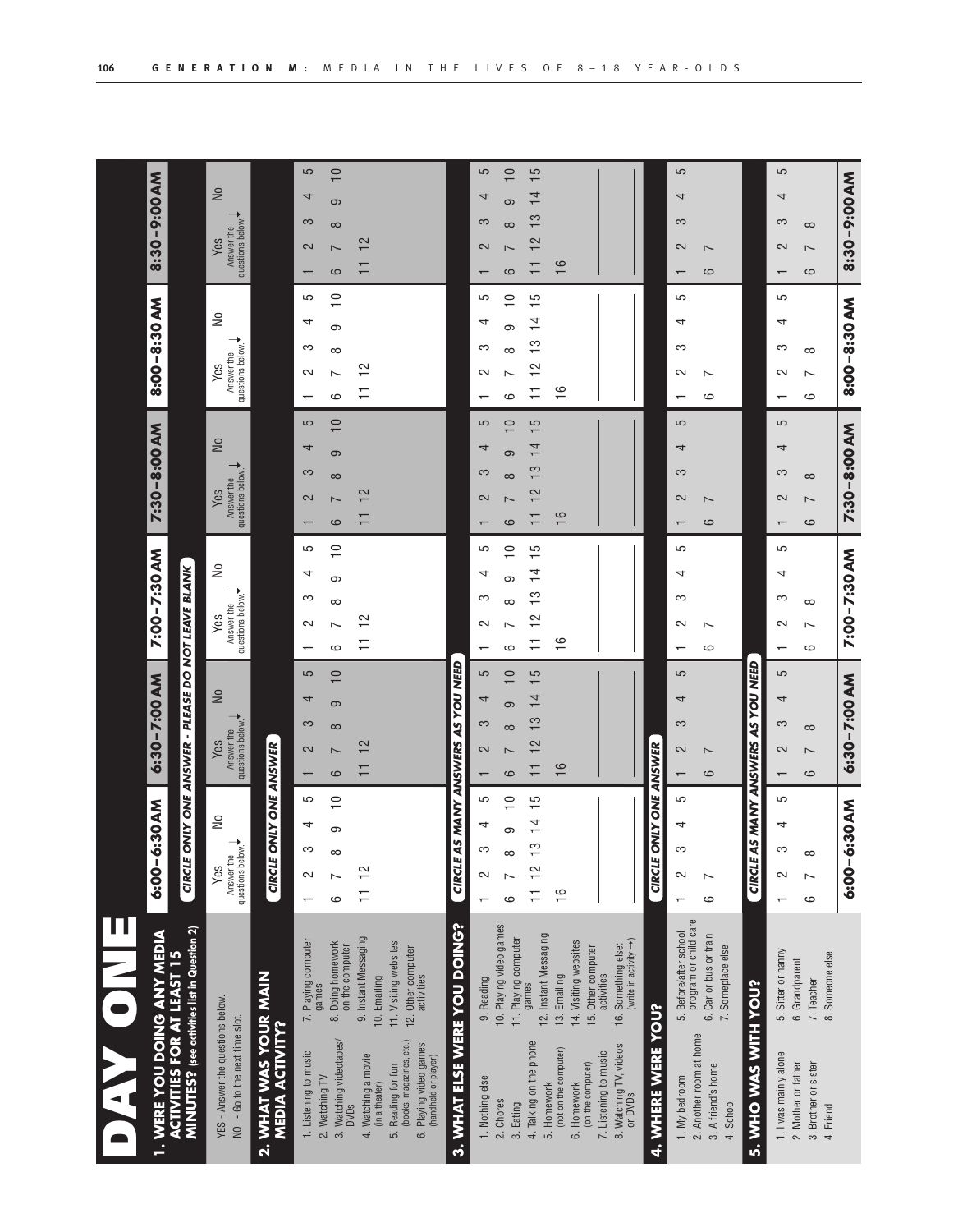

# **11:00–11:30 P M 11:30–12:00 A M**

# **CIRCLE ONLY ONE ANSWER - PLEASE DO NOT LEAVE BLANK ONLY ONE ANSWER - PLEASE DO NOT LEAVE BLANK**

| S   |                      |
|-----|----------------------|
| Yes | nswer the<br>stions! |
| ి   |                      |
|     | uestions below. ◆    |

# **CIRCLE ONLY ONE ANSWER CIRCLE ONLY ONE ANSWER**

| 5                        | ≘               |                |  |
|--------------------------|-----------------|----------------|--|
| 4                        | ၜ               |                |  |
| S                        | $\infty$        |                |  |
| 2                        | $\overline{ }$  | $\tilde{=}$    |  |
| $\overline{\phantom{0}}$ | ဖ               | $\overline{1}$ |  |
|                          |                 |                |  |
| 5                        | $\widetilde{=}$ |                |  |
| 4                        | σ               |                |  |
| က                        | $\infty$        |                |  |
| 2                        | $\overline{ }$  | $\frac{2}{1}$  |  |

|                       | 5                        | $\overline{10}$ |                |
|-----------------------|--------------------------|-----------------|----------------|
|                       | $\overline{\phantom{a}}$ | <sub>ဝ</sub>    |                |
|                       | S                        | $\infty$        |                |
|                       | $\sim$                   | $\overline{1}$  |                |
| ANSWERS AS YOU NEED   | É                        | o               | 11 12 13 14 15 |
|                       |                          |                 |                |
|                       | c                        | $\overline{C}$  |                |
|                       | $\overline{a}$           | တ               |                |
|                       | S                        | $\infty$        |                |
| <b>CIRCLE AS MANY</b> | $\sim$                   | $\overline{1}$  | 11 12 13 14 15 |

16<br>16

 $\frac{6}{1}$ 

16

|                        | ഥ |   |
|------------------------|---|---|
|                        | ↴ |   |
|                        | က |   |
|                        | 2 | ∼ |
| CIRCLE ONLY ONE ANSWER |   | c |
|                        | 5 |   |
|                        | 4 |   |
|                        | က |   |
|                        | N |   |
|                        |   | c |
|                        |   |   |

 $\overline{c}$ 

|                          |                                           | ഥ  |                          |
|--------------------------|-------------------------------------------|----|--------------------------|
|                          |                                           | ↴  |                          |
|                          |                                           | က  | ∞                        |
| $\overline{\phantom{0}}$ |                                           | 2  | $\overline{\phantom{0}}$ |
| ဖ                        |                                           |    | ဖ                        |
|                          |                                           |    |                          |
|                          |                                           | صا |                          |
|                          |                                           | 4  |                          |
|                          |                                           | က  | ∞                        |
| ∼                        |                                           | 2  | ∼                        |
| ဖ                        | <b>CIRCLE AS MANY ANSWERS AS YOU NEED</b> |    | ဖ                        |

**11:00–11:30 P**

**M**

**11:30–12:00 A**

**M**

## DAY OF THE WEEK **DAY OF THE WEEK** (CIRCLE ONLY ONE ANSWER) (CIRCLE ONLY ONE ANSWER)

# **Today, about how much total time did you spen doing the following activities?**

**d**

(CIRCLE ONE ANSWER NEXT TO EACH STATEMENT - A THROUGH F) (CIRCLE ONE ANSWER NEXT TO EACH STATEMENT - A THROUGH F)

|                                                                     | NONE | 30 MINUTES 1<br>OR LESS HOUR |                          | 2<br>Hours | 3<br>HOURS     | <b>OR MORE</b><br>4 HOURS |
|---------------------------------------------------------------------|------|------------------------------|--------------------------|------------|----------------|---------------------------|
| A. Being in school                                                  |      |                              |                          | $\infty$   | $\overline{a}$ |                           |
| B. Working at a job                                                 |      |                              |                          |            |                |                           |
| C. Doing chores                                                     |      |                              |                          | က          |                |                           |
| D. Doing homework                                                   |      |                              | $\overline{\mathcal{C}}$ | က          |                |                           |
| team, other exercise or hobby<br>E. Participating in a club, sports |      |                              |                          |            |                |                           |
| before/after school program<br>Being in child care or               |      |                              | $\overline{\mathcal{C}}$ |            |                |                           |